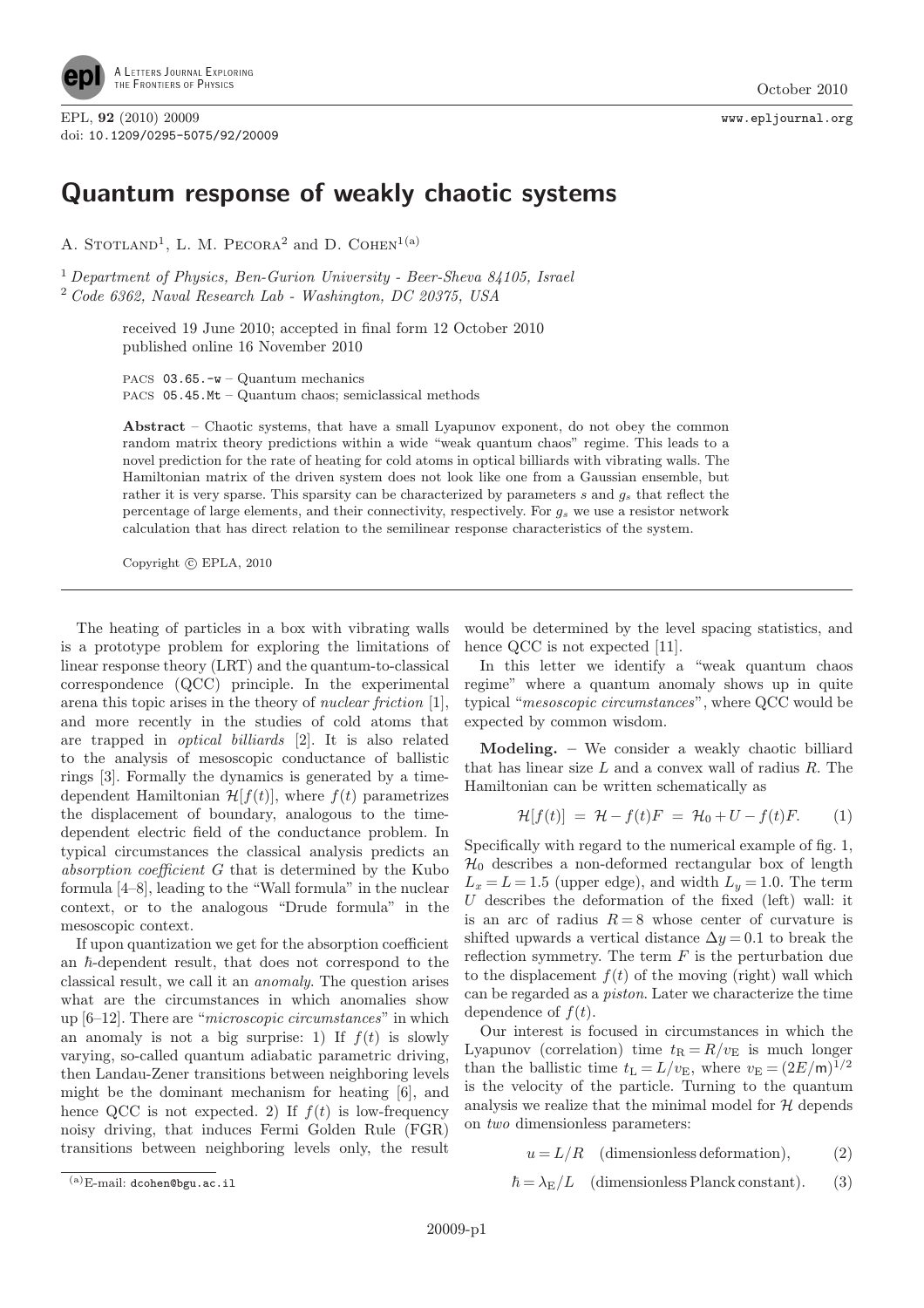

Fig. 1: (Colour on-line) Sketch of the billiard system of eq. (1). The unperturbed billiard is a rectangle of size  $L_x = 1.5$  and  $L_y = 1.0$ . The deformation U, due to the curvature of the left wall (radius  $R = 8$ ), is characterized by the parameter  $u = L_y/R$ . In order to break the mirror symmetry the center of the curved wall is shifted upwards a vertical distance  $\Delta y = 0.1$ . The time-dependent perturbation is due to the displacement  $f(t)$  of the right wall. In the numerics the units are chosen such that  $\hbar_{\text{Planck}} = 1$  and the mass is  $m = 1/2$ . The image in the background represents the eigenstate  $E_n \simeq 13618$ .



Fig. 2: Image of the perturbation matrix  $\mathbf{X} = \{ |F_{nm}|^2 \}$  for the billiard of fig. 1 within the energy window  $3500 < E_n < 4000$ . This matrix is sparse. More generally it might have some texture. The latter term applies if the arrangement of the large elements is characterized by some pattern.

Here  $\lambda_{\rm E} = 2\pi \hbar_{\rm Planck}/(m v_{\rm E})$  is the de Broglie wavelength. For a given deformation  $(R$  determines  $u$ ) and energy window  $(E$  determines  $\hbar$ ) we calculate the eigenvalues and eigenfunctions of  $H$  using the boundary element method [13], find the ordered eigenenergies  $E_n$ , and calculate the matrix elements  $F_{nm}$  using the formula

$$
F_{nm} = -\frac{1}{2m} \int \varphi^{(n)}(y) \varphi^{(m)}(y) dy, \qquad (4)
$$

where  $\varphi^{(n)}(y)$  is the normal derivative of the *n*-th eigenfunction along the piston boundary. An image of a representative matrix is displayed in fig. 2, and its bandprofile is presented in fig. 3.

The absorption coefficient. – Having in mind cold atoms in an optical trap, we regard the wall vibrations, say of the "piston", as low-frequency noisy driving. The power spectrum of  $\dot{f}(t)$  is described by a spectral function

$$
\tilde{S}(\omega) = \varepsilon^2 \frac{1}{2\omega_c} \exp\left(-\frac{|\omega|}{\omega_c}\right). \tag{5}
$$

As is common in the mesoscopic context we assume its spectral support to be  $\omega_c \lesssim 1/t_R$ , but larger compared with the mean level spacing. Accordingly, in the numerics it is natural to take  $\omega_c$  as matching the first minimum in the bandprofile of fig. 3.



Fig. 3: (Colour on-line) The bandprofile of the matrix. (a) The algebraic average and median along the diagonals of the  $X_{nm}$ matrix vs.  $\omega \equiv (E_n - E_m)$ . The vertical axis is normalized with respect to  $C_{\infty}$ , while the horizontal axis is  $\omega/v_{\rm E}$ . The classical power spectrum is presented to demonstrate the applicability of the semiclassical relation eq. (9). The red line is the analytical expression that applies to zero deformation. The quantum analysis is for  $R = 8$  with  $100 < E < 4000$  (EW1), and with  $10000 < E < 14000$  (EW2). The dotted vertical line is the frequency  $1/t_L$  and the dashed one is  $1/t_R$ . (b) Zoom of the  $\omega \ll 1/t_L$  region. For sake of comparison we display results also for  $R = 2$ . The vertical lines indicate the mean level spacing. The dashed red curves are a refined version of eq. (12).

Following [12] we assume that there are FGR transitions between levels, whose rate is proportional to  $|F_{nm}|^2 \tilde{S}(E_n - E_m)$ . As a result the system absorbs energy in rate  $G\varepsilon^2$  analogous to Joule heating. We define

$$
G_0 = \frac{1}{2T} C_{\infty} \equiv \frac{1}{2T} \left[ \frac{8}{3\pi} \frac{m^2 v_{\rm E}^3}{L_x} \right].
$$
 (6)

This is the classical hard chaos result for the absorption coefficient, which is obtained, e.g. using a kinetic picture, if one neglects correlations between successive collisions. This is a straightforward adaptation of the well-known "Wall formula" of nuclear physics, which is analogous to the "Drude formula" in condensed-matter physics.

Objective. – Our objective is to calculate the actual absorption coefficient  $G$ , *i.e.* to go beyond the "Wall formula" prediction, taking into account the implications of having  $t_R \gg t_L$ , which is the case for small deformation  $(u \ll 1)$ . The calculation of the actual absorption coefficient G will be done below either within the framework of LRT using the Kubo formula (getting  $G_{\text{LRT}}$ ), or within the framework of the semilinear response theory (SLRT) [10–12] using a resistor network calculation (getting  $G_{\text{SLRT}}$ ). The correlations between collisions lead to an LRT result that we would like to write as  $G_{LRT} =$  $q_cG_0$ . Similarly it is convenient to write the outcome of the SLRT analysis as

$$
G_{\text{SLRT}} = g_s G_{\text{LTR}} = g_s g_c G_0 = g G_0. \tag{7}
$$

If QCC considerations apply, then  $g_s \sim 1$  with small  $\hbar$ -dependent corrections. The LRT and SLRT numerical results for g are displayed in fig. 4, and the details are presented in what follows.

Conflicting expectations. – Both in LRT and in SLRT the result for G depends on the "average" over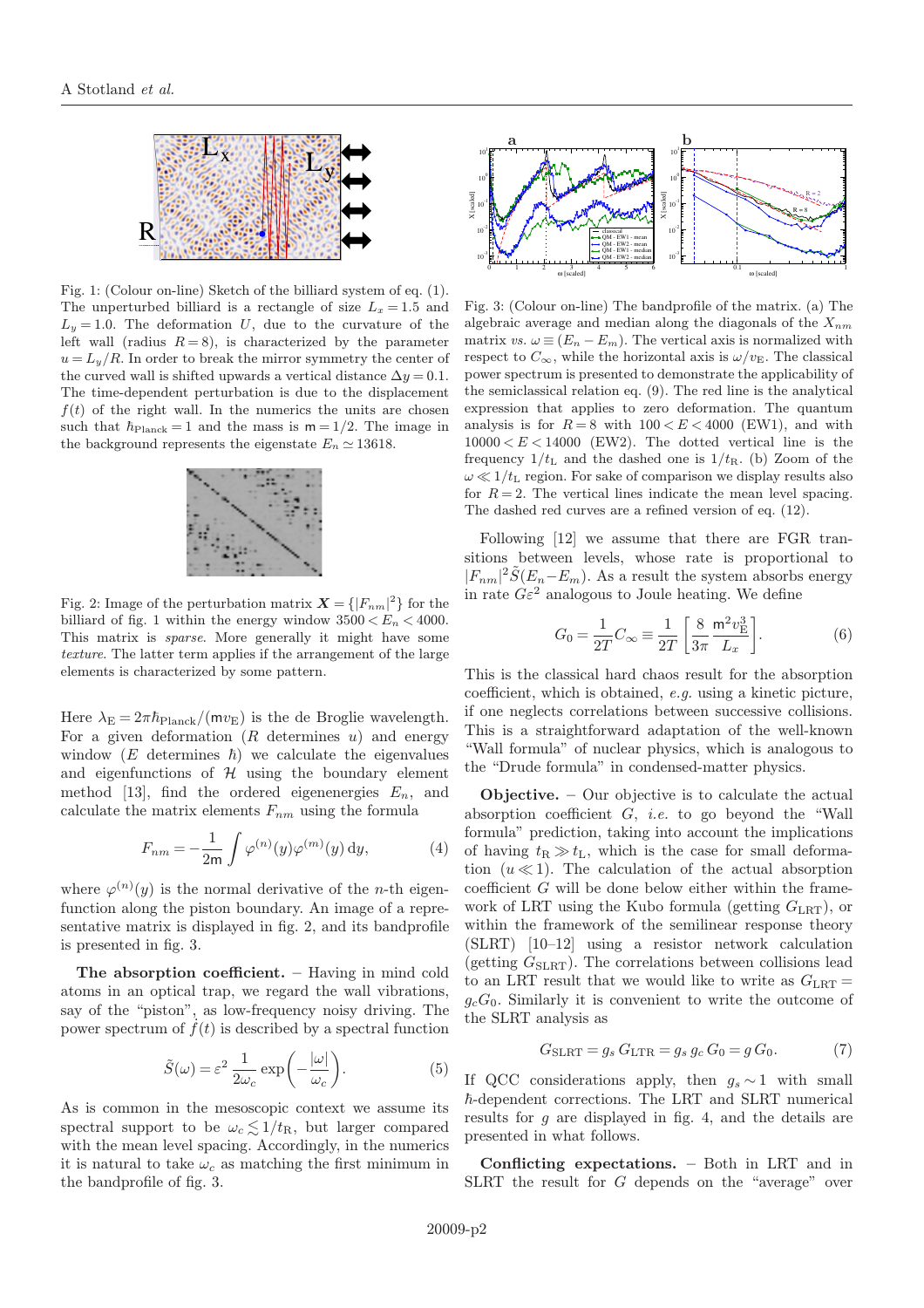

Fig. 4: (Colour on-line) SLRT vs. LRT. The scaled absorption coefficient  $g_c$  (LRT) and  $g = g_s g_c$  (SLRT) (a) vs. the dimensionless  $1/\hbar$ , and (b) vs. the dimensionless deformation parameter  $u = L/R$ . Note that  $g = 1$  is the prediction of the "Wall" formula", while the line is based on the classical analysis. In the upper panel the analysis has been done for the billiard of fig. 1. The calculation of each point has been carried out on a  $100 \times 100$  sub-matrix of X centered around the  $\hbar$  implied energy E. The "untextured" data points are calculated for an artificial random matrices with the same bandprofile and sparsity (but no texture). The complementary lower panel is oriented to show the small u-dependence. The analysis is based on a truncated matrix representation of  $\mathcal{H}_0 + U$ , within an energy window that corresponds to  $1/\hbar \sim 9$ . Due to the truncation there is some quantitative inaccuracy with regard to the larger g values.

the near diagonal elements of  $|F_{nm}|^2$ , *i.e.* those that are in the strip  $|E_n - E_m| \lesssim \omega_c$ . The difference between LRT and SLRT is how this "average" is defined: as a simple algebraic average, or via a resistor network calculation. For a small deformation, first order perturbation theory (FOPT) implies that these couplings are  $\propto u^2$ . But as u becomes larger the common expectation, based on Wigner theory, is to have Lorentzian mixing of levels, leading to  $\propto 1/u^2$  smearing. In the formally equivalent problem of a conductance calculation this implies  $G \propto 1/u^2$ , where u represents the strength of the disordered potential (instead of using the FGR or Wigner picture one can use the equivalent Drude picture where the Born mean free path is  $\propto 1/u^2$ ). On the other hand, the semiclassical expectation, based on kinetic considerations, is to have, because of the bouncing, enhanced energy absorption  $\alpha$  $1/u$ . Loosely speaking the latter expectation follows from the observation that a sequence of  $1/u$  correlated collisions with the piston is like a single big collision. The purpose of the following paragraphs is to resolve this confusion by adopting a generalized random matrix theory (RMT) perspective.

RMT modeling. – So-called "quantum chaos" is the study of quantized chaotic systems. Assuming that the classical dynamics is fully chaotic, as in the case of a billiard with convex walls (fig. 1), one expects the Hamiltonian to be like a random matrix with elements that have a Gaussian distribution. This is of course a sloppy statement, since any Hamiltonian is diagonal in some basis. The more precise statement is following [14]: assume that  $H$  generates chaotic dynamics, and consider an observable

F that has some classical correlation function  $C(t)$ , with some correlation time  $t_{\rm R}$ . Then the matrix representation  $F_{nm}$  in the basis of H looks like a random banded matrix. The bandwidth is  $\hbar/t_{\rm R}$ . If  $t_{\rm R}$  is small, such that the bandwidth is large compared with the energy window of interest, then the matrix looks like it is taken from a Gaussian ensemble.

What we observe, we would like to call "weak quantum chaos" (WQC) circumstances, for which the traditional RMT modeling does not apply. Namely, in such circumstances it is not enough to characterize  $F_{nm}$ by its semiclassically determined bandprofile. Rather one should further characterize  $F_{nm}$  by its quantummechanically-determined sparsity [15] and by its texture.

**Bandprofile.** – Define a matrix  $X$  whose elements are  $X_{nm} = |F_{nm}|^2$ . The bandprofile  $\overline{C}_a(r)$  is obtained by averaging the elements  $X_{nm}$  along the diagonals  $n - m =$  $r$ , within the energy window of interest. In the same way we also define a *median* based bandprofile  $\bar{C}_s(r)$ . See fig. 3 for numerical results. The mean level spacing is

$$
\Delta_0 = 2\pi / (m L_x L_y). \tag{8}
$$

Given that  $\Delta_0$  is small compared with the energy range of interest, it is well known [14] that

$$
\bar{C}_a(n-m) = \left(\frac{2\pi}{\Delta_0}\right)^{-1} \tilde{C}(E_n - E_m),\tag{9}
$$

where  $\tilde{C}(\omega)$  is the classical power spectrum, that can be obtained via the Fourier transform (FT) of the classical auto-correlation function  $\langle F(0)F(t)\rangle$ . In the numerical analysis  $F(t)$  corresponds to a very long ergodic trajectory. It consists of impulses, namely

$$
F(t) = \sum_{j} 2mv_{\rm E}\cos(\theta_j) \ \delta(t - t_j), \tag{10}
$$

where  $\theta_i$  is the collision angle with the piston at time  $t_j$ . By the Wiener-Khinchin theorem  $\tilde{C}(\omega) \propto |F_{\omega}|^2$ , where  $F_{\omega} = FT[F(t)]$ . For technical details see [16]. The result of the calculation is displayed in fig. 3 (black continuous line). Comparing with the quantum result one observes that the applicability of eq. (9) to the analysis of our billiard system is confirmed down to very small frequencies.

Analytical results for  $\tilde{C}(\omega)$  can be obtained. For large frequencies the power spectrum becomes flat and reaches the constant value [12]

$$
C(\omega \gg 1/t_{\rm L}) = \frac{8}{3\pi} \frac{{\rm m}^2 v_{\rm E}^3}{L_x} \equiv C_{\infty}.
$$
 (11)

For intermediate frequencies the effect of the deformation is mainly to ergodize the collision angle and one can obtain analytical expression (represented in fig. 3 by the dashed red line). For small frequencies the effect of the deformation is less trivial and we find that the power spectrum is logarithmically divergent:

$$
\tilde{C}(\omega \ll 1/t_{\rm L}) \approx \mathsf{m}^2 v_{\rm E}^3 \frac{R}{2L_x^2} \ln \frac{2}{\omega t_{\rm R}}.\tag{12}
$$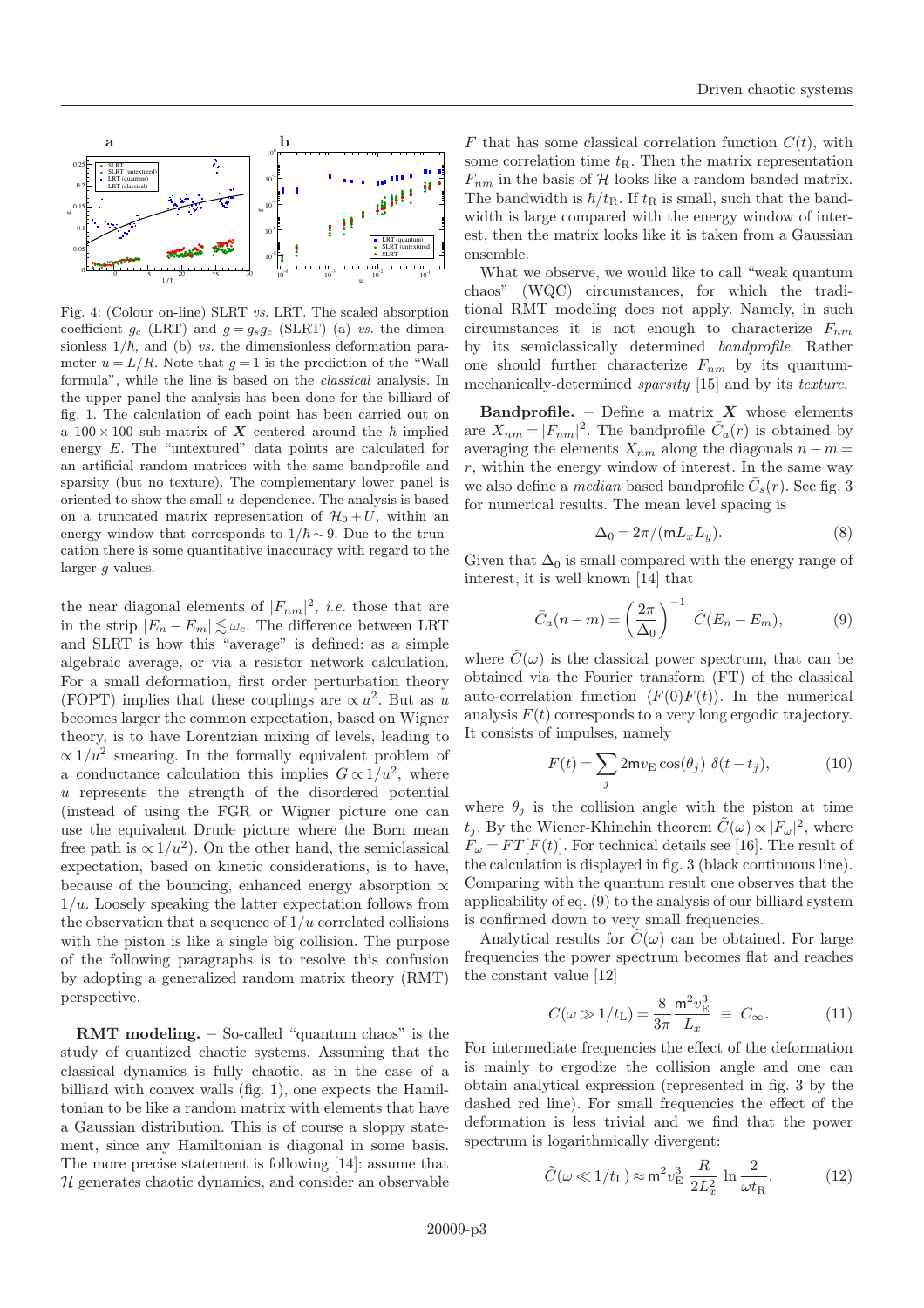The divergence comes because there are vertically bouncing trajectories with very long horizontal bouncing period, as in the related analysis of [17]. Disregarding the logarithmic term one observe that compared with  $C_{\infty}$  the bouncing leads to enhancement by factor  $1/u$ , which is the ratio  $t_{\rm R}/t_{\rm L}$ .

Sparsity and texture. – For strongly chaotic systems the elements within the band have approximately a Gaussian distribution. But in the WQC regime the matrix becomes sparse and textured as demonstrated in fig. 2. Loosely speaking, sparsity means that only a small fraction  $(s \ll 1)$  of elements are large<sup>1</sup>, while the texture refers to their non-random arrangement. In the WQC regime the size distribution of the in-band elements becomes log-wide (approximately log-normal). This is reflected by having

$$
\bar{C}_s(r) \ll \bar{C}_a(r) \tag{13}
$$

as seen in fig. 3. The sparsity and the texture of  $\boldsymbol{X}$ are important for the analysis of the energy absorption rate [12] as implied by SLRT [10,11]. Accordingly, we suggest to characterize the sparsity by a resistor network measure

$$
g_s = g_s[\mathbf{X}] \equiv \langle \langle \mathbf{X} \rangle \rangle_s / \langle \langle \mathbf{X} \rangle \rangle_a. \tag{14}
$$

Here  $\langle \langle X \rangle \rangle_a$  is the algebraic average over the in-band elements of the matrix, while  $\langle \langle X \rangle \rangle_s$  is the corresponding resistor network "average" that takes their connectivity into account. The recipe of the resistor network calculation is detailed in the next paragraph (can be skipped in first reading). For a strictly uniform matrix  $q_s = s = 1$ , for a Gaussian matrix  $s = 1/3$  and  $g_s \sim 1$ , while for sparse matrix s,  $g_s \ll 1$ .

The resistor network quantity  $\langle \langle X \rangle \rangle_s$  can be regarded as a smart average over the elements of  $X$ , that takes their connectivity into account. For its calculation we associate with  $X$  a matrix  $g$  whose elements are

$$
\mathsf{g}_{nm} = 2\delta_0(n-m) \, X_{nm} \, / \, (n-m)^2 \tag{15}
$$

where  $\sum_{r} \delta_0(r) = 1$  is a weight function, whose width should be quantum mechanically large  $(i.e. \gg 1)$  but semiclassically small (*i.e.*  $\lesssim$  the bandwidth). If we take this weight function to be the normalized version of  $\tilde{S}(\omega)$ , then  $g_{nm}$  can be interpreted as the (normalized) Fermi golden rule transition rates that would be induced by a low-frequency driving. Optionally we can regard these  $g_{nm}$  as representing connectors in a resistor network. The inverse resistivity of the strip can be calculated using the standard procedure, as in electrical engineering, and the result we call  $\langle \langle X \rangle \rangle_s$ . It is useful to notice that if all the elements of X are identical, then  $\langle\langle X\rangle\rangle$  equals the same number. More generally  $\langle \langle X \rangle \rangle_s$  is smaller than the conventional algebraic average  $\langle \langle X \rangle \rangle_a$  (calculated with the same weight function). In the RMT context a realistic estimate for  $\langle \langle X \rangle \rangle_s$  can be obtained using a generalized variable-range-hopping procedure [18].

The WQC regime. – With the classical  $t_L$  and  $t_R$ , we can associate the energies

$$
\Delta_{\rm L} = 2\pi / t_{\rm L}, \qquad \Delta_{\rm R} = 2\pi / t_{\rm R}.
$$
 (16)

Conversely, with the mean levels spacing we can associate the Heisenberg time  $t_{\text{H}} = 2\pi/\Delta_0$ . Note that  $t_{\text{H}} =$  $(1/\hbar)^{d-1}t_L$  where  $d=2$ . It is also possible to define the Ehernfest time  $t_E = [\log(1/\hbar)]t_R$ , which is the time required for the instability to show up in the quantum dynamics. The traditional condition for "quantum chaos" is  $t_{\text{E}} \ll t_{\text{H}}$ , but if we neglect the log factor it is simply  $t_{\rm R} \ll t_{\rm H}$ . This can be rewritten as  $\Delta_{\rm R} \gg \Delta_0$ , which we call the frequency domain version of the quantum chaos condition. Optionally one may write a parametric version of the quantum chaos condition, namely  $u \gg u_b$ , where

$$
u_b = \hbar \qquad \text{(de Broglie deformation)}.\tag{17}
$$

The frequency domain version implies that it should be possible to resolve the zero-frequency peak of  $C(\omega)$  as in fig. 3, while the parametric version means that a de Broglie wavelength deformation of the boundary is required to achieve "Quantum chaos".

We observe in the upper panel of fig. 4 that  $g_s$  is significantly smaller than unity, even for very small values of  $\hbar$  for which  $u > u_b$  is definitely satisfied. For completeness we show in the lower plot additional data points in the regime  $u < u<sub>b</sub>$  where this breakdown of QCC is not a big surprise. We conclude that QCC for  $u>u<sub>b</sub>$  is restricted to  $\hat{C}(\omega)$ , and does not imply *Hard* quantum chaos (HQC), but only WQC. In the WQC regime  $\overline{C}_s(r) \ll \overline{C}_a(r)$  and consequently  $g_s \ll 1$ , indicating sparsity.

The emergence of WQC instead of HQC can be explained as follows. If a wall of a billiard is deformed, the levels are mixed. FOPT is valid provided  $|U_{nm}| < \Delta_0$ . This condition determines a parametric scale  $u_c$ . If the unperturbed billiard were chaotic, the variation required for level mixing would be [19]  $u_c \approx \lambda_E/(k_E L)^{1/2} = \hbar^{3/2}$ . This expression assumes that the eigenstates look like random waves. In the Wigner regime  $(u_c < u < u_b)$  there is a Lorentzian mixing of the levels and accordingly, the number of mixed levels is  $\sim (u/u_c)^2$ . But our unperturbed (rectangular) billiard is not chaotic, the unperturbed levels of the non-deformed billiards are not like random waves. Therefore, the mixing of the levels is *non-uniform*.

By inspection of the  $U_{n_xn_y,m_xm_y}$  matrix elements one observes that the dominant matrix elements that are responsible for the mixing are those with large  $n_x$  but small  $|n_y - m_y|$ . Accordingly, within the energy shell  $E_{n_x n_y} \sim E$ , the levels that are mixed first are those with maximal  $n_x$ , while those with minimal  $n_x$  are mixed last. The mixing threshold for the former is

$$
u_c \approx \lambda_E / (k_E L) = \hbar^2 \tag{18}
$$

 $1A$  precise definition of the sparsity s can be found in sect. III of [18], but it is not of much physical interest for us. Rather we characterize the sparsity by the resistor network measure  $q_s$  as defined below, which has direct relation to the response analysis.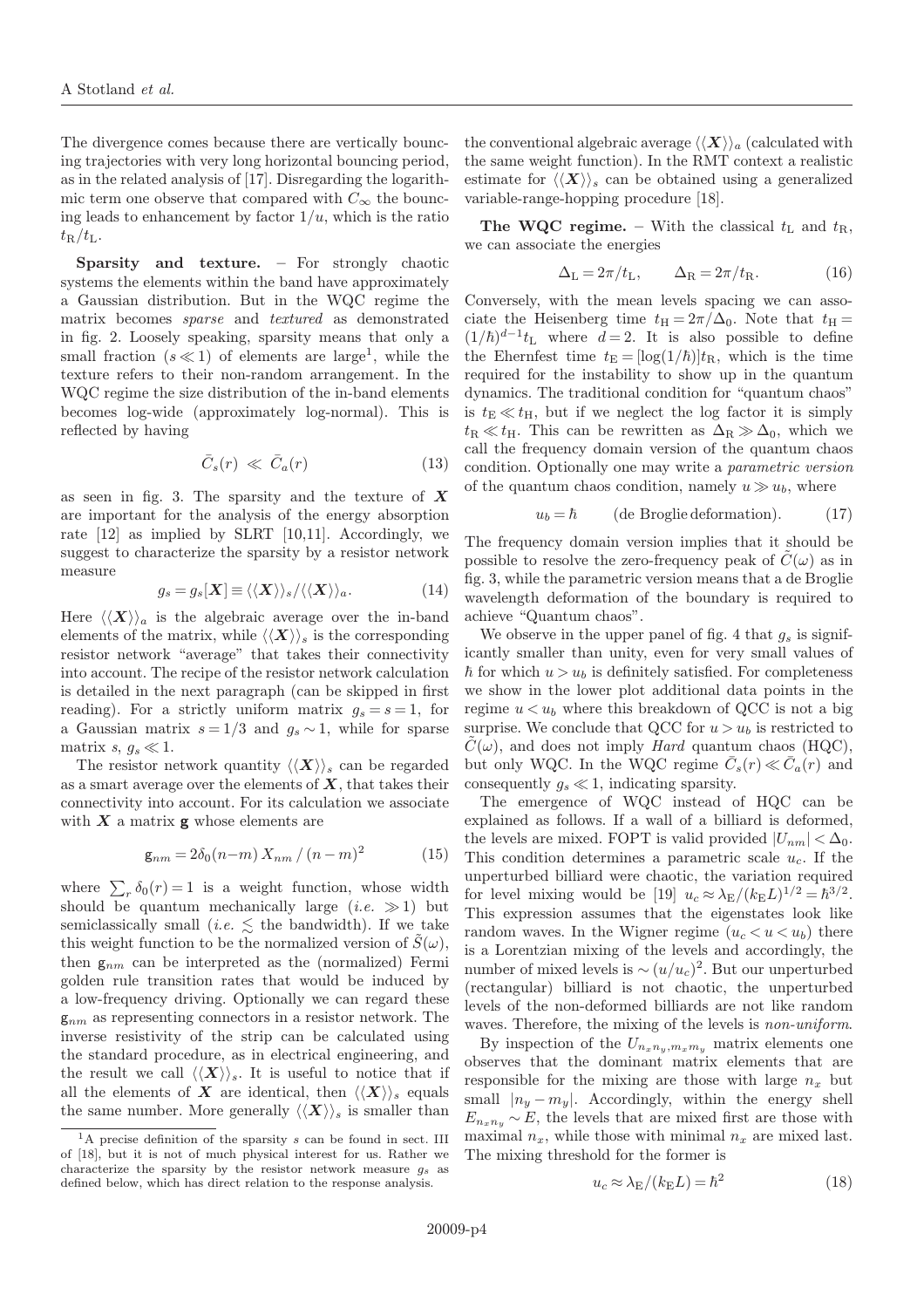while for the latter one finds  $u_c^{\infty} \sim \hbar^0$ , which is much larger than  $u_b = \hbar^1$ . A straightforward analysis of this mixing (extending that of [12]) leads to the result

$$
g \approx u^2/\hbar. \tag{19}
$$

This is merely the ratio of the median value to the mean, and the proportionality to  $u^2$  is the remnant of FOPT. This simple dependence is confirmed by the numerics of fig. 4. We note that the RMT perspective of [18] implies that in general this median-based estimate should be corrected. Roughly the prescription is

$$
g \mapsto \max\{1, g \exp[\sqrt{-\ln b \ln g}]\},\tag{20}
$$

where  $b = \omega_c/\Delta_0$  is the dimensionless bandwidth.

In the numerics  $g$  is calculated for a bandwidth matching spectral width, *i.e.* the spectral support of  $S(\omega)$  is assumed to be  $\sim \Delta_{\rm R}$ , implying  $g_c \sim \mathcal{O}(1)$  and  $g \sim g_s$ . In the quantum-mechanical LRT calculation which is presented in fig. 4 by the black line  $g_c$  depends on  $\hbar$ , because  $\Delta_0$ provides a lower cutoff on the logarithmically divergent  $C(\omega)$ .

If the spectral support of the driving were  $\ll \Delta_{\rm R}$ , the classical correlation factor would be  $g_c \sim 1/u$ , and consequently  $g_s \sim u^3/\hbar$ . Still, the bandwidth is the significant scale in the "quantum chaos" perspective, and therefore the parametric scale that signifies the WQC-HQC crossover is

$$
u_s = \hbar^{1/2} \tag{21}
$$

which is larger than  $u_b = \hbar$ . Accordingly, the WQC regime extends well beyond the traditional boundary of the Wigner regime, and in any case it is well beyond the FOPT border  $u_c$ .

Discussion. – In a broader perspective the term "weak quantum chaos" is possibly appropriate also to system with zero Lyapunov exponent  $(t_R = \infty)$ , e.g. the triangular billiard [20], and pseudointegrable billiards [21], and to systems with a classical mixed phase space. But in the present study we wanted to consider a globally chaotic system, under semiclassical circumstances such that  $\Delta_R$  is quantum mechanically resolved and QCC is naively expected. In this context there are of course other interesting aspects, such as bouncing related corrections to Weyl's law [22], and non-universal spectral statistics issues (see below), while our interest was with regard to the semilinear response characteristics of the system.

The spectral statistics in the WQC regime has been studied in [23] concerning nearly circular stadium billiard, and in [24] concerning circular billiards with a rough boundary. Let us remind very briefly how the WQC border is determined in this context. It is convenient to describe the dynamics using a Poincare map, which relates the angle  $\theta_{\tau}$  of successive collisions  $(\tau = 1, 2, 3, ...)$  with the piston. One observes that due to the accumulated effect of collisions with the deformed boundary, there is a slow diffusion of the angle with coefficient  $D_{\theta} \sim u^2$ . Accordingly the classical ergodic time is  $\tau_r \sim 1/D_\theta$ , and the quantum breaktime due to a dynamical localization effect is  $\tau_h \sim$  $D_{\theta}/\hbar^2$ . The border of the WQC regime is defined by the condition  $\tau_h < \tau_r$  leading to eq. (21). However we would not like to over-emphasize this consistency because it is not a priori clear that spectral statistics and sparsityrelated characteristics always coincide.

Practical implications. – Coming back to the "conflicting expectations" issue, with regard to the value of the absorption coefficient and its dependence on the deformation  $u$ , we now can see how they reconcile. First of all it should be clear that if there were no classical correlations between bounces, then  $\tilde{C}(\omega)$  would be flat, equals to the value  $C_{\infty}$  of eq. (11), leading to the wall formula eq.  $(6)$  for  $G$ . The effect of bouncing is to enhance  $C(\omega \ll 1/t_{\rm L})$  as implied by eq. (12). Depending on whether the spectral support of the driving is  $\omega_c \ll \Delta_R$ or  $\omega_c \sim \Delta_R$  we observe or do not observe a  $1/u$  enhancement. This holds classically and also in the quantum LRT calculation (provided  $\omega_c > \Delta_0$ ) due to QCC.

However, the SLRT calculation, unlike the LRT calculation, cares about the median and not about the mean. Therefore, for a weakly chaotic system, it give a much smaller result for G. If the mixing of the levels were uniform we would expect a crossover from  $g_s \propto u^2$  (FOPT) to  $g_s \propto 1/u^2$  (Wigner), as in the theory of disordered conductors. But the mixing of levels in a weakly chaotic system, unlike in a weakly disordered system, is not uniform, and therefore the  $g_s \propto u^2$  persists within a very large range  $u_c < u < u_s$ , to which we refer as the WQC regime.

Experimental feasibility. – Having a better understanding of the WQC regime we are now able to revise the suggested experiment in [12]. Let us consider  ${}^{85}Rb$ atoms that are laser cooled to low temperature  $T \approx 0.1 \,\mu\text{K}$ , such that the de Broglie wavelength is  $\lambda_E = 1 \mu m$ . The atoms are trapped in an optical billiard of linear size  $L = 10 \,\mu\text{m}$ , and accordingly the dimensionless Planck constant is  $\hbar = 0.1$ . This leads to  $\Delta_{\rm L}/\Delta_0 = 30$ . Note that  $\Delta_{\rm L}$  = 220 Hz, and  $\Delta_0$  = 7.5 Hz.

Assuming 10% deformation the dimensionless bandwidth can be tuned as  $b \equiv (\Delta_R/\Delta_0) \sim 10$ . By modulating the laser intensity, one of the billiard walls can be noisily vibrated. We assume that the driving is band-matching, *i.e.*  $\omega_c \sim \Delta_R$ . These are roughly the same parameters as in our numerical analysis. The prediction for the SLRT suppression factor is  $q_s \sim 0.1$ .

In order to witness the SLRT anomaly the RMS amplitude of the vibrations  $(\varepsilon)$  should be large enough, as to have a measurable heating effect. Assuming that it is possible to hold the atoms for a duration of ∼1000 bounces the condition can be written in a dimensionless form as  $G_0 \varepsilon^2 / (T \Delta_L) > 10^{-3}$ , or roughly as  $(\varepsilon / L)^2 > 10^{-3}$ .

On the other hand  $\varepsilon$  should be small enough, such that the FGR condition is not violated. It is straightforward to show that the FGR condition can be written in a dimensionless form as  $TG_0\varepsilon^2/\Delta_0^3 < b^3$ , or roughly as